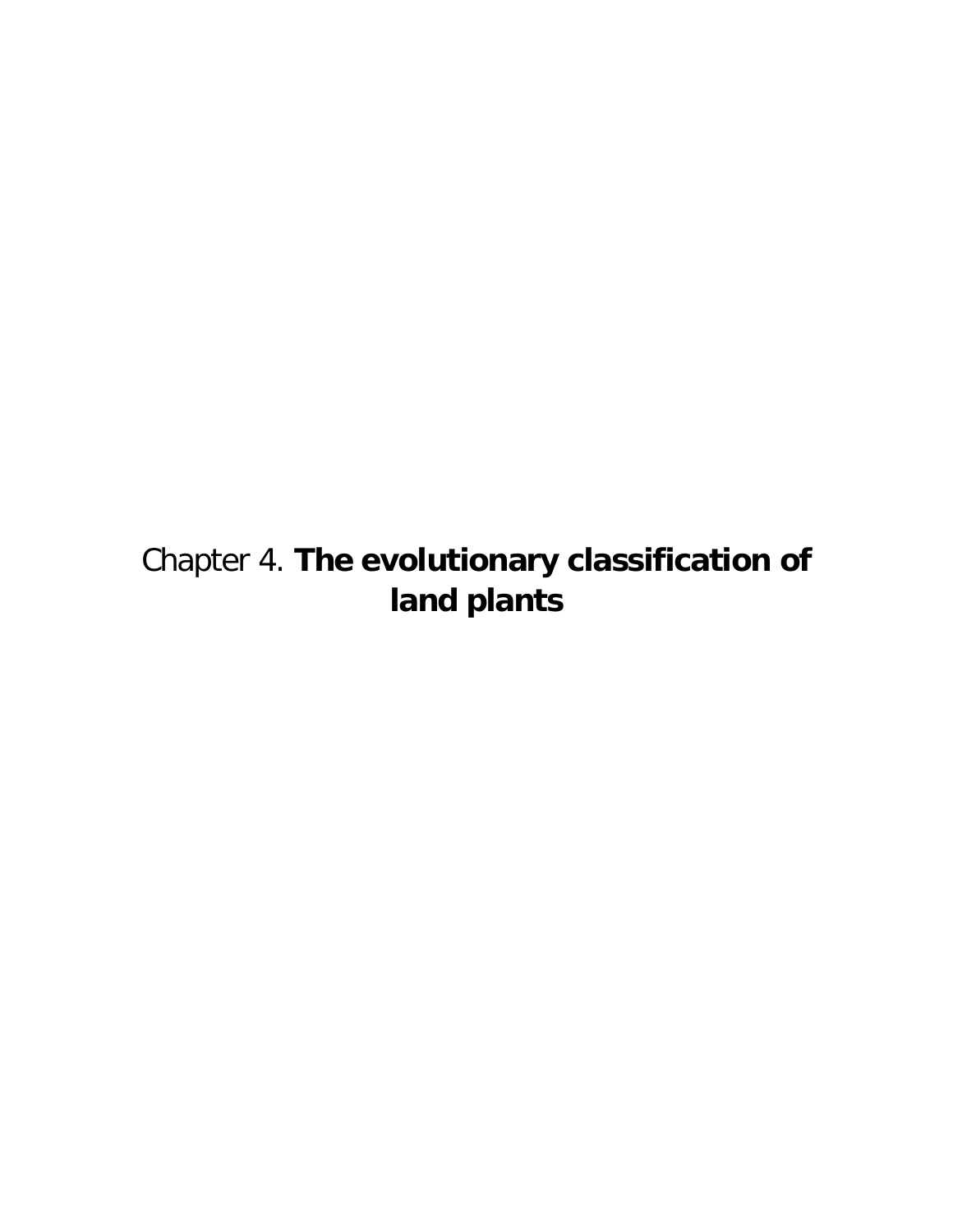## The evolutionary classification of land plants

Land plants evolved from a group of green algae, possibly as early as 500–600 million years ago. Their closest living relatives in the algal realm are a group of freshwater algae known as stoneworts or Charophyta. According to the fossil record, the charophytes' growth form has changed little since the divergence of lineages, so we know that early land plants evolved from a branched, filamentous alga dwelling in shallow fresh water, perhaps at the edge of seasonally-desiccating pools.

The biggest challenge that early land plants had to face ca. 500 million years ago was surviving in dry, non-submerged environments. Algae extract nutrients and light from the water that surrounds them. Those few algae that anchor themselves to the bottom of the waterbody do so to prevent being carried away by currents, but do not extract resources from the underlying substrate. Nutrients such as nitrogen and phosphorus, together with CO<sub>2</sub> and sunlight, are all taken by the algae from the surrounding waters. Land plants, in contrast, must extract nutrients from the ground and capture  $CO<sub>2</sub>$  and sunlight from the atmosphere. The first terrestrial plants were very similar to modern mosses and liverworts, in a group called **Bryophytes** (from Greek *bryos*=moss, and *phyton*=plants; hence "moss-like plants"). They possessed little root-like hairs called **rhizoids**, which collected nutrients from the ground. Like their algal ancestors, they could not withstand prolonged desiccation and restricted their life cycle to shaded, damp habitats, or, in some cases, evolved the ability to completely dry-out, putting their metabolism on hold and reviving when more water arrived, as in the modern "resurrection plants" (Selaginella). Additionally, these early bryophytes developed special structures to protect their embryos from drying-out, the **archegonium**, where the male sperm would swim to fertilize the ovule, much like in animals.

Because early land plants lacked organs able to move large quantities of water and nutrients from the ground to the photosynthetic fronds, they relied on cell-to-cell diffusion for transport and could only grow near ground-level, only a few inches high at the most. The next morphological revolution in terrestrial plants occurred some 350 million years ago, when some plants started to develop specialized vascular tissue that could transport substances between the roots and the fronds. Vascular tissue allowed these plants to spatially separate the root functions (nutrient and water assimilation) from the canopy functions (capturing light and carbon dioxide). With the advent of vascular tissue land plants could, for the first time, elevate their canopies and start competing for light while still maintaining their roots safely anchored to the ground. Tree-like growth forms started to develop, and by the middle of the Jurassic Period, some 160 million years ago, this new group of plants, the **Pteridophytes** (pteridos=fern), composed by ferns and allies such as horsetail ferns (Equisetum) and tree-ferns, dominated a large part of the vegetation of the earth.

Ferns and fern-allies, however, reproduce by spores, like mosses or green algae. But as the vegetation of the earth prospered and became denser, competition for light, water, and nutrients became more intense. Under such conditions, the chances of successful establishment for a small spore can be dim. Some plants started retaining the cross-fertilized spores within specialized structures in the form of embryos, attached to the plant by a connective tissue called a placenta. They also endowed these embryos with a surrounding reserve tissue, called the **endosperm**, rich in nutrients and starch. The structures containing the embryos, which we call **seeds**, were eventually detached from the plant to germinate with the sustenance of the maternal endosperm, which greatly enhanced the chances of offspring survival. This first group of plants with seeds, called the **gymnosperms** (gymnos: naked, sperma: seed) appeared in the earth some 270 million years ago.

Despite the obvious advantage of producing seeds, the diversification of plants on earth started making the process of sexual reproduction more and more competitive. In gymnosperms, the fertilization of the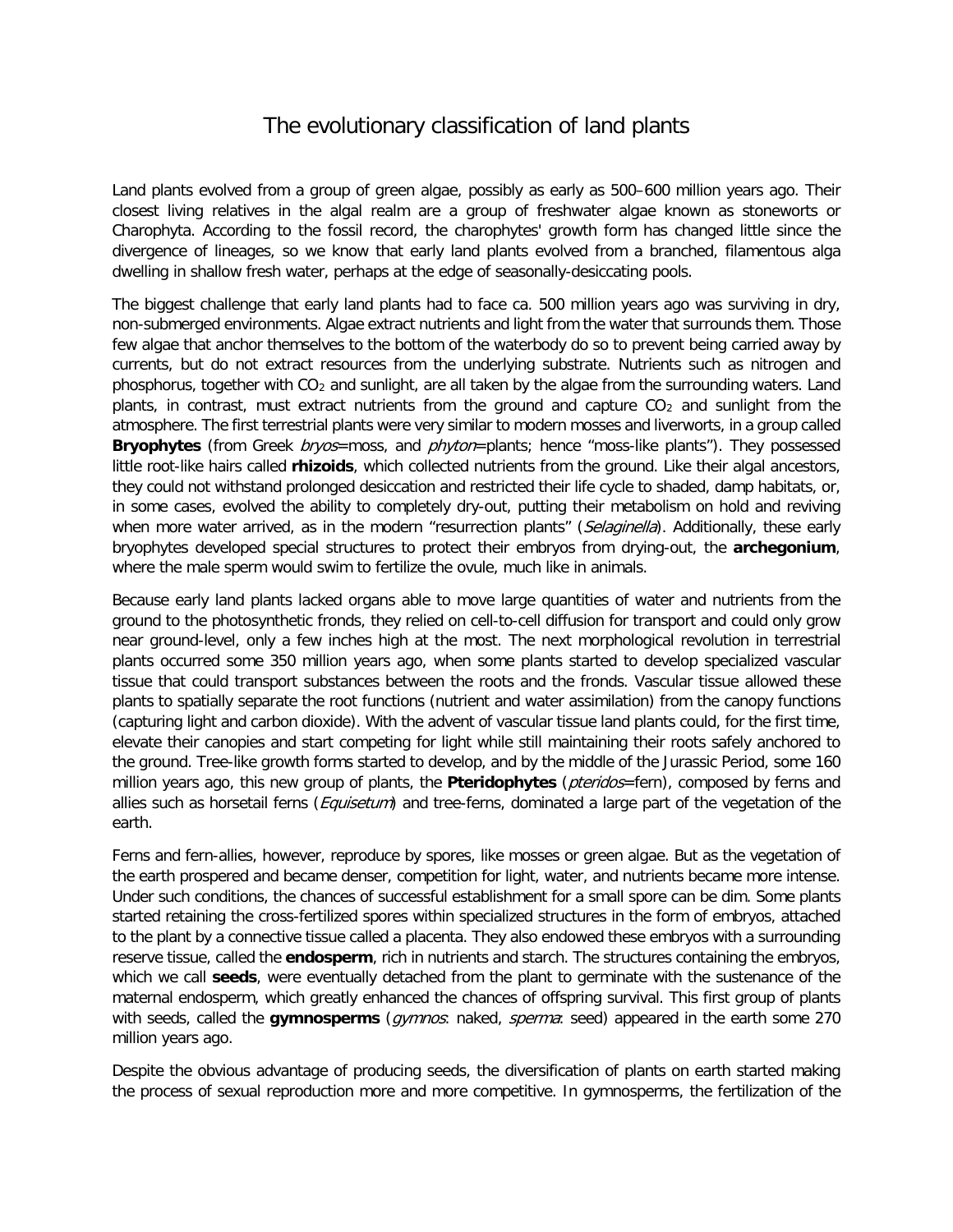ovule is done by a wind-driven process: the male pollen is carried by the wind and the microscopic pollen grains —the male gamete— have to land in a receptive ovule in order to fertilize it. But the chances of a flying pollen grain reaching a minutely small ovule are very small, and the plants needed to flood the air with pollen grains in order to attain successful reproduction. As more and more species of gymnosperms appeared, occupying different niches, the chances of a pollen grain finding its way on to a receptive ovule of its same species became diminishing low in many environments. At this point, some plants started to attract the service of small animals (mostly insects) to carry their pollen to other plants by offering the pollinators some reward in terms of nutritional secretions. Competition started to attract the service of these little sex helpers of the animal world by developing increasingly showy reproductive structures: The evolution of flowers, and the beginning of the angiosperms had begun.

**Angiosperms** (angios: vessel, sperma: seed) evolved ca 100 million years ago in the Cretaceous period, as a diverse group of plants with showy flowers that protect their seeds within a closed ovary. The big novelty of the angiosperm growth form is the protection of embryos inside a closed receptacle —the ovary and nectar-producing flowers that attract pollinators. Angiosperm flowers evolved rapidly at the end of the Cretaceous (100–60 million years ago) and radiated into a prodigious array of colors, shapes, and fragrances. Plant flowers co-evolved with modern insects: as myriad groups of insects appeared and diversified, so did the complexity and diversity of floral forms competing to attract the best and most effective pollinating services.



Figure 4.1. Reduction in the number of cotyledons from gymnosperms to angiosperms: (a) The Monterey pine (*Pinus radiata*) has multiple cotyledons (5 shown in the forefront of the illustration) that form a green cage-like structure connecting the embryo to the endosperm in the seed. (b) The common bean (*Phaseolus vulgaris*, a dicot) has two cotyledons that contain the maternal endosperm inside the cotyledon itself. (c) The maize seedling (*Zea mays*, a monocot) has only one cotyledon that links the germinating embryo with the seed endosperm. In all three illustrations the cotyledons are marked by an arrow.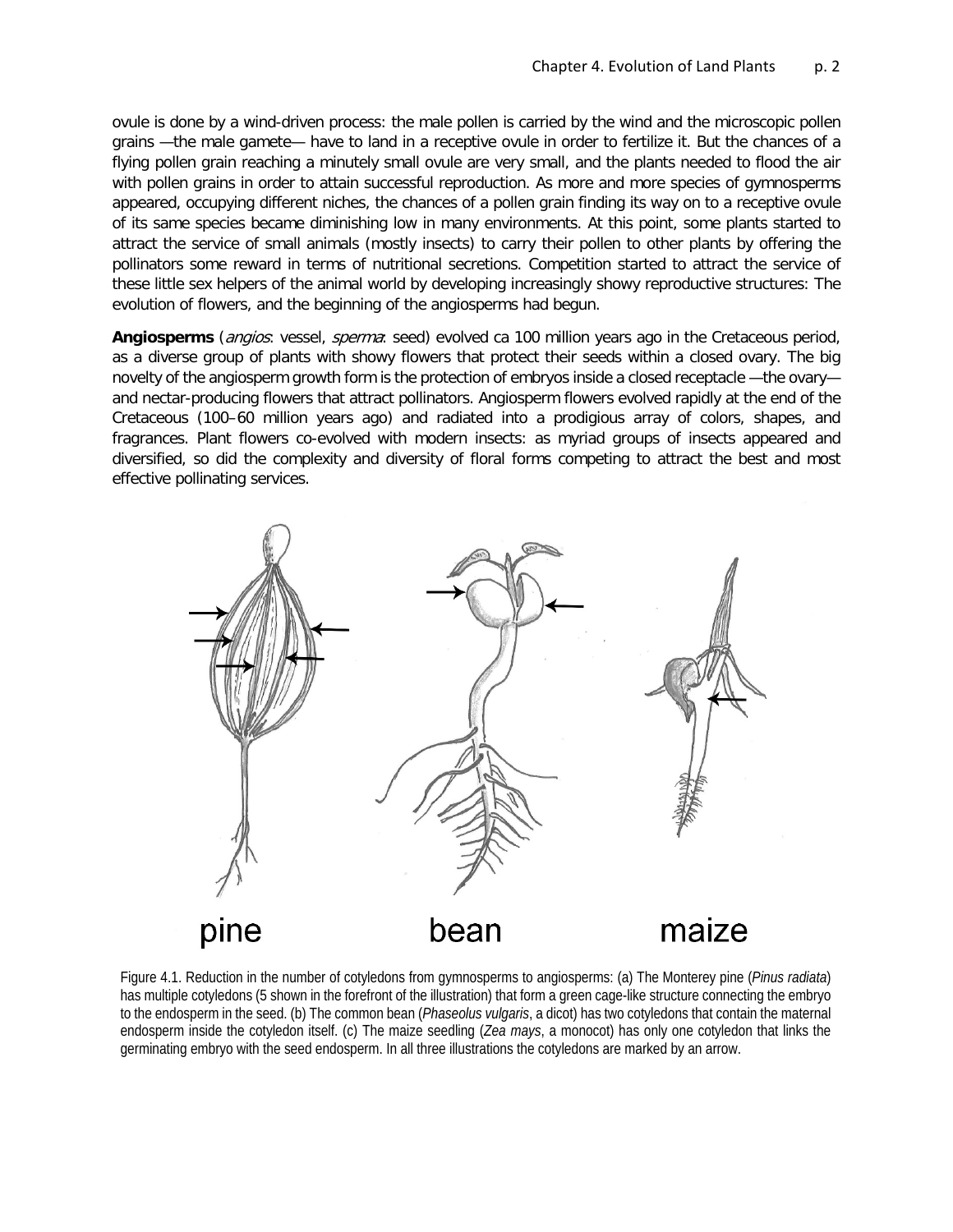From early times flowering plants radiated into two contrasting classes: Monocotyledons and Dicotyledons (known for short as "monocots" and "dicots"). The cotyledons are the first leaves of the embryos in seed plants. They play an important role in feeding the embryo from the maternal seed reserves, the endosperm. Gymnosperms, such as pines, have many cotyledons. In flowering plants, the number of cotyledons is reduced to two, or simply one (Figure 4.1). Linnaeus, who was an excellent plant morphologist, realized that many other traits were correlated with the number of cotyledons: Monocots have floral parts (sepals and petals) in multiples of three, their leaves have always a simple parallel venation pattern, and they are mostly herbaceous, as they lack the ability to form true wood. Dicots, in contrast, have floral parts in multiples of four or five, their leaves have a more complex, reticular pattern of venation, and, if they live for more than one year, they form woody trunks.

Thus, the kingdom of terrestrial plants —also known as **embryophytes**— is divided into three dividisions: (a) mosses (or bryophytes), (b) ferns (or pteridophytes), and (c) seed plants (or spermatophytes). Seed plants, in turn, are divided into two subdivisions: (i) gymnosperms and (b) angiosperms. Finally, the angiosperms, or flowering plants, are divided into two classes: (1) monocots and (2) dicots (Figure 4.2).



Figure 4.2. The evolution of land plants.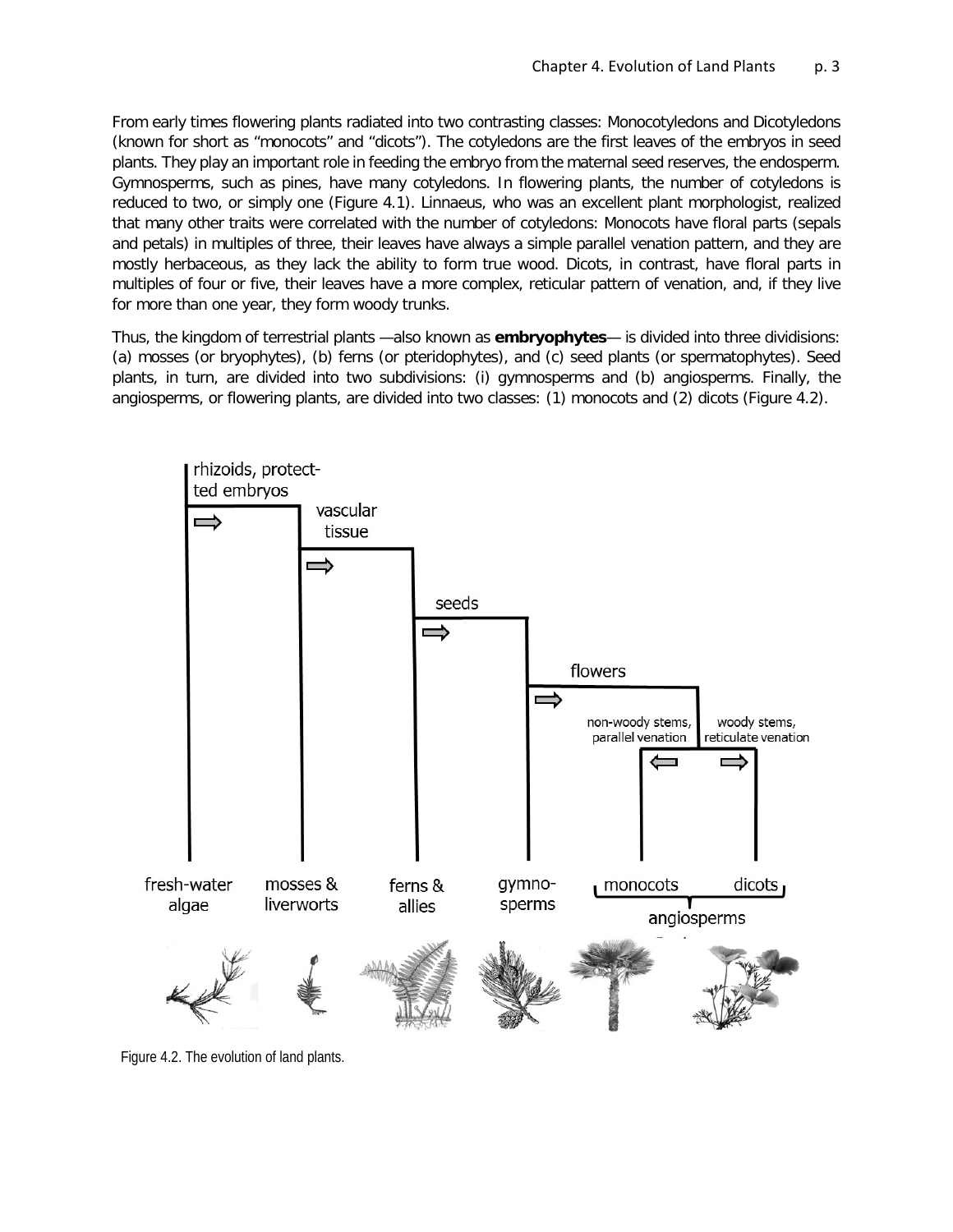The main traits of land plant evolution can be summarized as follows: All land plants, including mosses, ferns, gymnosperms, and angiosperms, belong in the Kingdom **Plantae**, also known as **Embryophytes**. Land plants, in turn, are often divided into those that reproduce by spores, or **Cryptogams**, and those that reproduce by seed, or **Phanerogams**. The set of all land plants that have vascular tissue (ferns+gymnosperms+angiosperms) is often referred to **Tracheophytes** or vascular plants.

| Algae                                                      | mosses & allies<br>(Bryophytes)        | ferns & allies<br>(Pteridophytes)           | gymnosperms                        | <b>Angiosperms</b>               |
|------------------------------------------------------------|----------------------------------------|---------------------------------------------|------------------------------------|----------------------------------|
|                                                            | land plants (also called Embryophytes) |                                             |                                    |                                  |
|                                                            | hidden reproduction (Crytogams)        |                                             | exposed reproduction (Phanerogams) |                                  |
|                                                            |                                        | vascular plants (also called Tracheophytes) |                                    |                                  |
|                                                            |                                        |                                             | seed plants (Spermatophytes)       |                                  |
|                                                            |                                        |                                             |                                    | flowering plants                 |
|                                                            |                                        |                                             |                                    | <b>Dicots</b><br><b>Monocots</b> |
| Table 4.1. The main taxonomic subdivisions of land plants. |                                        |                                             |                                    |                                  |